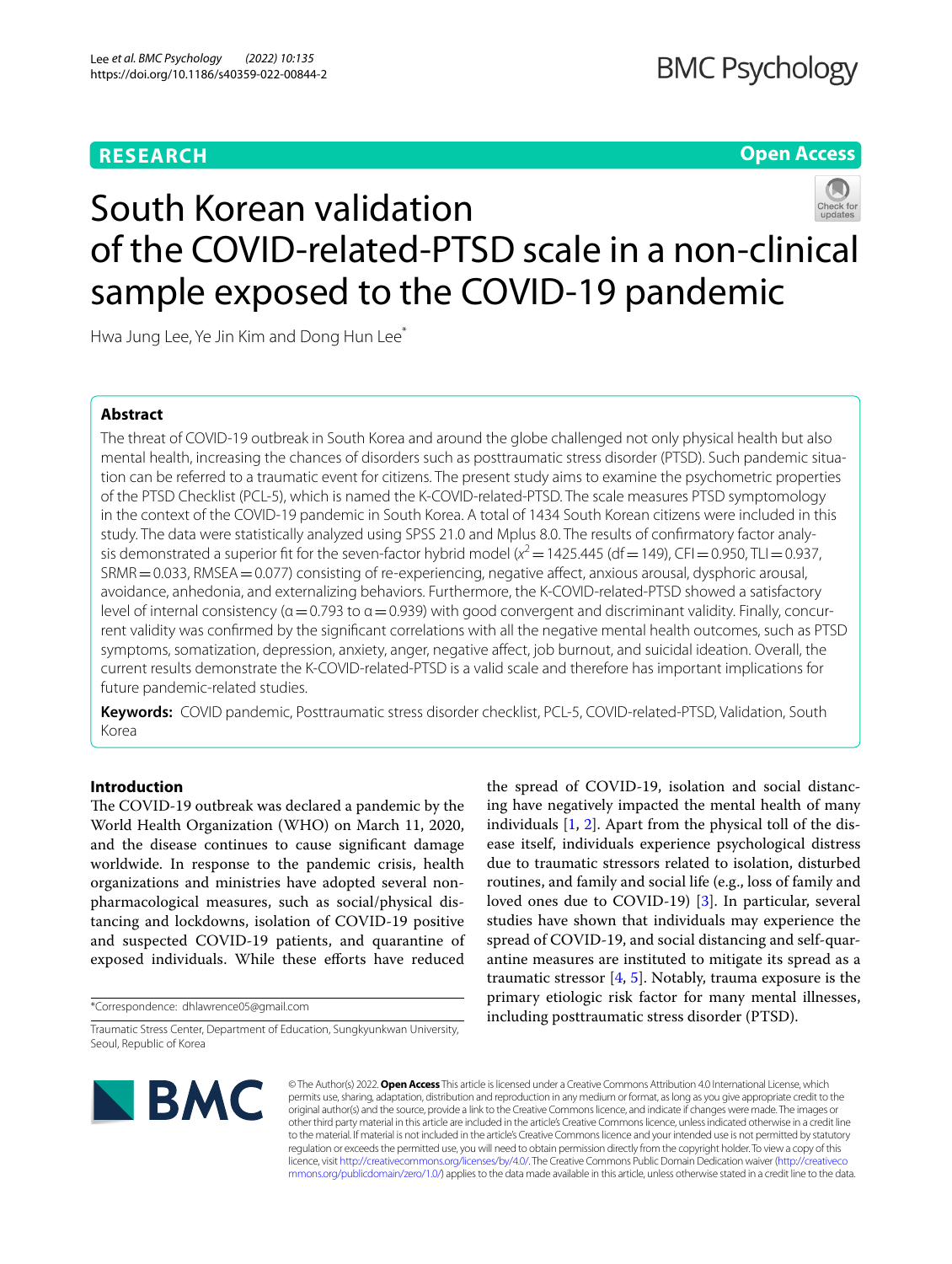PTSD refers to specifc negative symptoms that might occur in individuals after exposure to one or more traumatic events  $[6]$  $[6]$ . Although the rate of PTSD in the general population is between 5 and 10%, its incidence can be as high as 45.9% among direct victims of disasters [\[7](#page-10-6), [8\]](#page-10-7). During previous serious infectious disease outbreaks, the prevalence of PTSD ranged from 40 to 76%. A survey of survivors 3 years after the SARS epidemic in Hong Kong and China showed that over 40% of them displayed symptoms of PTSD [\[9](#page-10-8)]. In addition, results from a 1-year follow-up study of Ebola-infected patients in Sierra Leone documented a PTSD diagnosis rate of 76% [\[10](#page-10-9)]. With regard to South Korean samples, 41.7% of Middle East respiratory syndrome survivors displayed PTSD symptoms 12 months after their diagnosis [\[11](#page-10-10)]. As such, a pandemic of an unrecognized infection can be defned as a traumatic experience of acute and chronic efects at the individual and community levels. The fear of contagion and the risk of death for oneself and loved ones refers to a direct threat. In addition, indirect consequences were found to result in comorbid conditions including psychological distress, mood disorders, and general psychological symptoms of PTSD. Moreover, previous studies on the COVID-19 pandemic have found that a high risk of developing PTSD is not only valid in survivors, victim families, healthcare workers, and individuals with direct contact with infection, but also in the general population subjected to prolonged restrictive measures [\[12\]](#page-10-11).

PTSD is classifed as a type of trauma- and stressorrelated disorder according to the Diagnostic and Statistical Manual of Mental Disorders, Fifth Edition (DSM-5). Specifc criteria focused on identifying the causes and symptoms are required for the diagnosis of PTSD. PTSD can be diagnosed after exposure to a traumatic event and includes four specifc dimensions (re-experiencing the trauma, avoiding reminders of the trauma, negative alterations in cognitions and mood, and alterations in arousal and reactivity)  $[6]$  $[6]$  $[6]$ . Following this criterion, the PCL-5 is one of the most studied screening instruments for adults at risk of developing PTSD. Initially, it was developed with four sub-factors (re-experiencing, avoidance, negative alterations in cognition and mood, and alterations in arousal). However recent PCL-5 studies have shown that PTSD symptoms can be described as having as many as six or seven factors [\[13](#page-10-12)–[16\]](#page-10-13)

The anhedonia model, as proposed by a Chinese study from a sample of the Wenchuan earthquake, has six factors: intrusion, avoidance, negative afect, anhedonia, dysphoric arousal, and anxious arousal  $[17]$  $[17]$ . This model separates negative alterations in cognition and mood factors into two distinct factors representing changes in negative versus positive afect. Similarly, the sevenfactor hybrid model suggested by Armour et al. [\[18](#page-10-15)] was integrated from several six-factor models, distinguishing "externalizing behavior" as a factor in PTSD. This sevenfactor hybrid model consisted of the following factors: re-experiencing, negative afect, anxious arousal, dysphoric arousal, avoidance, anhedonia, and externalizing behaviors. However, research on veterans showed mixed results, in which PTSD symptoms were derived as a single factor [\[19](#page-10-16)].

Based on these models, research on PCL-5 validation has been conducted in diferent countries in relation to various traumatic experiences and has compared diferent factor models based on their psychometric adequacy. Previous CFA studies have shown that the DSM-5 fourfactor model is the best-ftting model in countries such as Brazil [\[20\]](#page-10-17), Germany [\[21](#page-10-18)], Turkey [[22\]](#page-10-19), and Malaysia [\[23](#page-10-20)]. In addition, the six-factor model was found to ft well in Bangladesh (Islam et al. 2021) and the Netherlands [\[15](#page-10-21)], while the seven-factor model displayed a superior ft in France [[13\]](#page-10-12), Italy [[12\]](#page-10-11), and the Netherlands [[15](#page-10-21)]. In South Korea, a previous validation study with Vietnam War veterans supported the superiority of the single-factor model [[24\]](#page-10-22), while the seven-factor hybrid model was found to be the most appropriate in another PCL-5 validation study with adults [\[25](#page-10-23)].

Several psychiatric comorbidities have been reported in disaster situations. Previous research has found that anxiety, depression, anger, and stress are common comorbid clinical conditions associated with PTSD symptoms. Moreover, suicidal thoughts and job burnout appear when continuously exposed to infectious and disaster situations  $[26-33]$  $[26-33]$ . However, we are unaware of any research that has examined the dimensional structure of the PCL-5 and its association with other mental health outcomes among South Koreans during the COVID-19 pandemic. Therefore, to confirm the validity of the Korean version of the PCL-5, the correlation between PTSD symptoms and related variables, as well as the K-COVID-related-PTSD scale, which measures PTSD symptoms, was analyzed. This study is important because it not only develops a Korean version of the COVIDrelated-PTSD scale but also estimates the total score that represents the overall severity of PTSD in Korean society due to the COVID-19 pandemic. Considering the unique characteristics of the COVID-19 pandemic in South Korea, this study aimed to examine the psychometric properties of the PCL-5.

The first goal of the current research was to assess the psychometric properties of the COVID-related-PTSD scale, which was designed to investigate the severity of PTSD symptoms in the South Korean population during the COVID-19 crisis. This assessment was performed by testing the scale's factorial structure (one, four, six, or seven factors) using a CFA approach. The second goal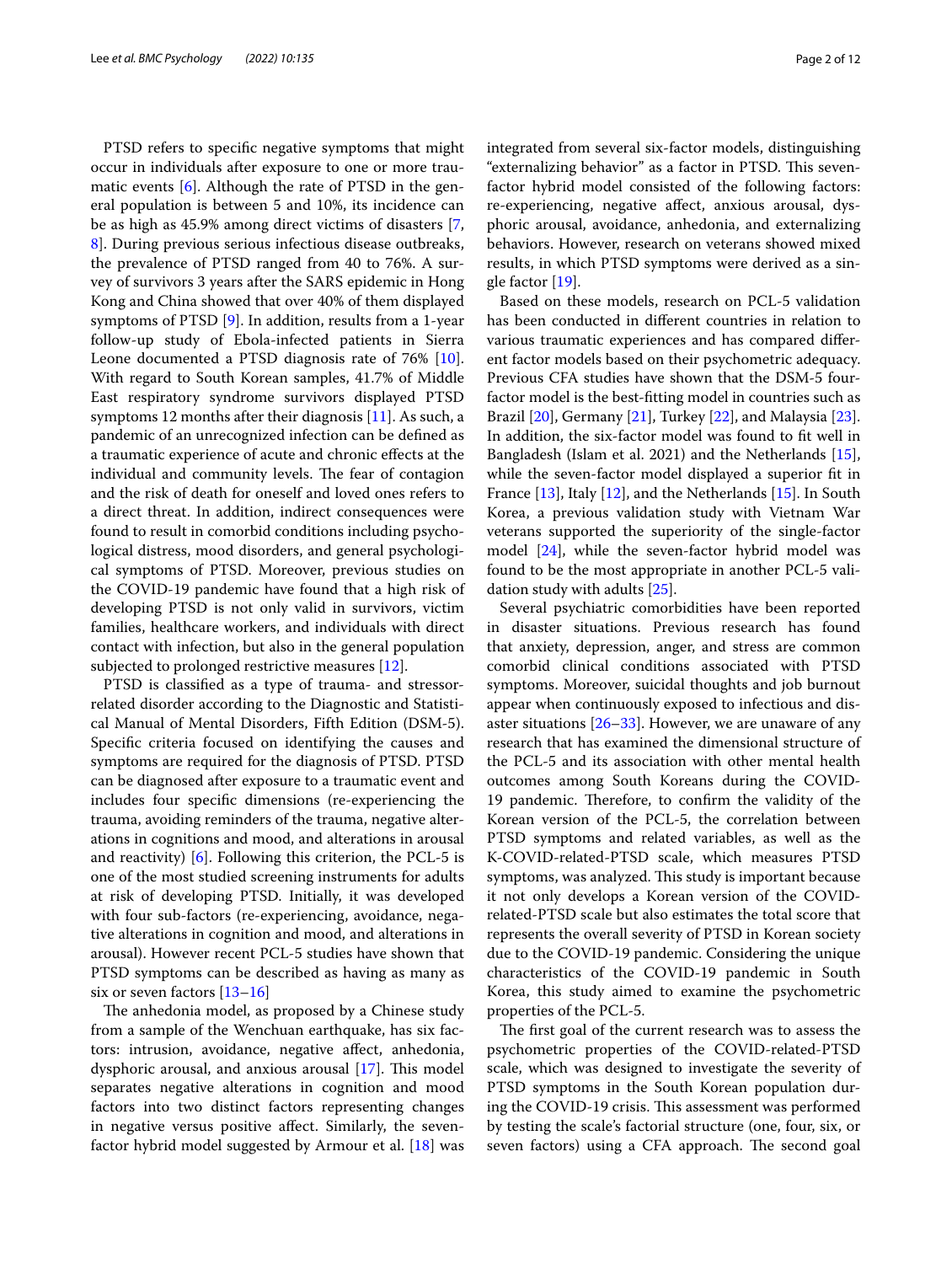was to examine its reliability and concurrent validity by exploring the relationship between COVID-related-PTSD and variables related to pandemic situations such as PTSD, somatization, stress, depression, anger, negative afect, fear, distrust, job burnout, satisfaction with life, and suicidal ideation.

## **Method**

## **Participants**

This study used a national sample by implementing an online survey based on the South Korean population census standard in 2018, including age, gender, and residential area. Initially, 2440 individuals entered the survey and 988 participants who did not meet the criterion of the present study or did not complete the survey were excluded, indicating completion rate of 59.5%. Lastly, 18 participants were excluded due to careless responses by screening partially random or inattentive data. Thus, a total of 1434 participants were used for the fnal analysis. Among the total sample, 731 (51%) were men and 703 (49%) were women. The mean age of the participants, who ranged from 19 to 84 years of age, was 44.34  $(SD = 13.93)$ . All participants met the following eligibility criteria: They were able to read and write Korean proficiently, were able to provide informed consent, and were aged 19 years or older. Table [1](#page-2-0) provides detailed sociodemographic information as well as COVID-19-related information of the total sample.

## **Procedure**

The survey was conducted via an Internet survey company between February 19 and March 3, 2021. The number of confrmed COVID-19 cases and deaths in South Korea during the survey period were 91,236 and 1612, respectively. During this period, government regulations that mandated social distancing, banned private gatherings of more than fve individuals, and ensured that restaurants and bars were closed after 10 pm were in place in the nation's capital area. In addition, the AstraZeneca and Pfizer vaccination campaigns had begun in Hong Kong, Nepal, the United States, and Japan for high-risk groups (e.g., people with chronic diseases, medical staf, and older adults). The participants were assured that their data would remain confdential and anonymous, and their informed consent for participating in this study was subsequently taken. The survey took approximately 20–30 min to complete, and online credit points of around 3 US dollars that can be converted into cash were provided to the participants as compensation. The questionnaire consisted of two sections. The first section asked about participants' sociodemographic information, including sex, occupation, residential area, socio-economic level based on the OECD standards of the middle

<span id="page-2-0"></span>**Table 1** Sociodemographic and COVID-19-related information of the participants ( $N=1434$ )

| <b>Variables</b>                                         | N(%)        |
|----------------------------------------------------------|-------------|
| Sex                                                      |             |
| Men                                                      | 731 (51.0)  |
| Women                                                    | 703 (49.0)  |
| Age                                                      |             |
| 19-29 years                                              | 275 (19.2)  |
| 30-39 years                                              | 267 (18.6)  |
| 40-49 years                                              | 317 (22.1)  |
| 50-59 years                                              | 319 (22.2)  |
| $60-69$ years                                            | 219 (15.3)  |
| >70 years                                                | 37(2.6)     |
| Occupation                                               |             |
| Student                                                  | 121 (8.4)   |
| Office worker                                            | 731 (51.0)  |
| Medical practitioner                                     | 53 (3.6)    |
| Self-employed                                            | 157 (10.9)  |
| Housewife                                                | 205 (14.3)  |
| Unemployed                                               | 121 (8.4)   |
| Others                                                   | 47(3.3)     |
| Residential area                                         |             |
| Capital area                                             | 695 (48.4)  |
| Other metropolitan area                                  | 289 (20.0)  |
| Medium and small sized cities                            | 450 (31.6)  |
| Socio-economic level                                     |             |
| Upper middle class                                       | 56 (3.9)    |
| Middle class                                             | 602 (42.0)  |
| Lower middle class                                       | 776 (54.1)  |
| Household type                                           |             |
| One-person household                                     | 228 (15.9)  |
| Group household                                          | 1206 (84.1) |
| COVID-19-related experiences                             |             |
| Similar symptoms                                         | 48 (3.3)    |
| Cohort isolation                                         | 2(0.1)      |
| Quarantine                                               | 35(2.4)     |
| Infected                                                 | 2(0.1)      |
| No symptoms                                              | 1347 (93.9) |
| COVID-19-related experiences of family and acquaintances |             |
| Symptoms similar to COVID-19                             | 75 (5.2)    |
| Cohort isolation                                         | 7(0.5)      |
| Ouarantine                                               | 157 (10.9)  |
| Infected                                                 | 68 (4.7)    |
| No symptoms                                              | 1127 (78.6) |

class, and household types as well as COVID-19-related experiences. The second section included the PCL-5 and different sociological and psychological scales. The survey company is certifed by ISO 9001, indicating that it meets the most recognized quality management system standards. To ensure the security of the survey, the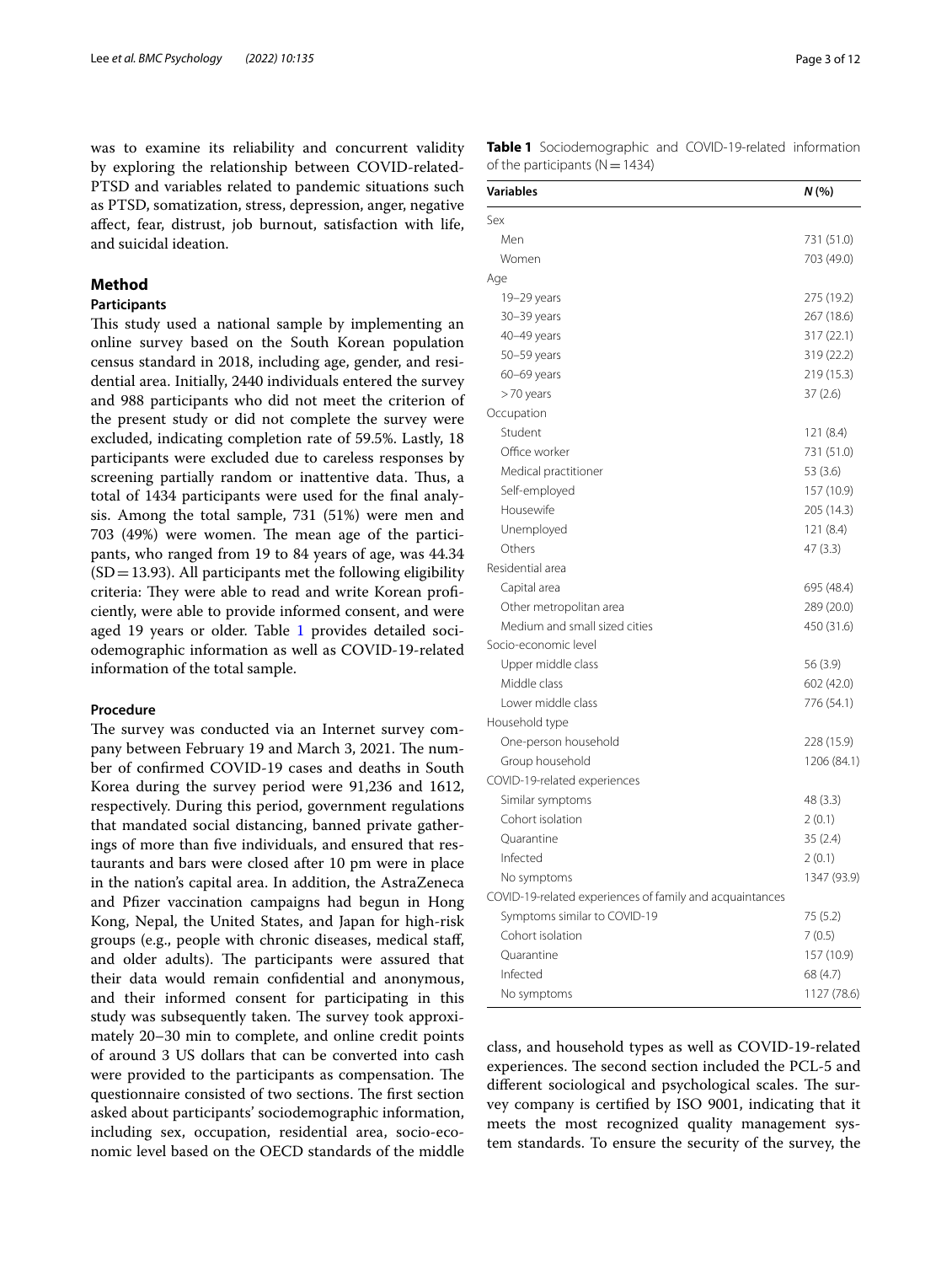company used a frewall (WAF) and the DigiCert security service. Moreover, all survey responses were collected through an encrypted secure socket layer (SSL), which enabled authentication, encryption, and decryption of data. Finally, all data were removed securely once the operation of the system expired. The current study was approved by the Institutional Review Board (IRB) of the university to which the researchers were afliated, and all methods were performed in accordance with the relevant guidelines and regulations.

#### **Measures**

#### *PCL‑5*

To measure the level of the participants' PTSD symptoms, we used the Korean version [[34](#page-11-1)] of the PTSD Checklist (PCL-5) [\[35](#page-11-2)] which later applied the diagnostic criteria of the DSM-5  $[36]$  $[36]$ . The PCL-5 has 20 items, and the sub-factors are re-experiencing (fve items; e.g., "painful and unwanted memories about the stressful experience repeatedly come to mind"); avoidance (two items; e.g., "avoiding memories, thoughts, or emotions related to the stressful experience"); negative alterations in cognition and mood (seven items; e.g., "difficulty remembering important parts of the stressful experience"); and hyperarousal (six items; e.g., "nervousness, anger, externalizing behavior, or explosive/aggressive behavior"). Responses are provided using a 5-point Likert scale that ranges from "not at all" (0 points) to "very much" (4 points). Higher scores indicate more severe PTSD symptoms. According to a recent South Korean PCL-5 validation study by Lee et al. [\[25\]](#page-10-23), Cronbach's alpha coefficients were 0.90, 0.87, 0.91, and 0.92 for reexperiencing, avoidance, negative alterations in cognitions and mood, and hyperarousal, respectively. In this study, the PCL-5 showed good internal consistency with Cronbach's alpha coefficients of 0.93, 0.88, 0.90, and 0.91, and composite reliability (CR) of 0.94, 0.88, 0.90, and 0.91 for re-experiencing, avoidance, negative alterations in cognitions and mood, and hyperarousal, respectively.

## *K‑PC‑PTSD*

In this study, we used the Korean version of the PC-PTSD-5 (K-PTSD-5) scale developed by Yum [[37\]](#page-11-4) to screen for PTSD symptoms. Originally, the PC-PTSD-5 scale was developed by Prins et al. [[38\]](#page-11-5) and revised by Prins et al. [\[39](#page-11-6)]. The K-PTSD-5 consists of five items as a single factor, with items scored dichotomously as either "yes" (1 point) or "no" (0 point). Higher scores indicate a higher risk of symptoms, and the cutoff point for highlevel PTSD symptoms was estimated to be 3. The Cronbach's alpha coefficient of K-PC-PTSD-5 was 0.73, and in this study was 0.66.

#### *Somatization*

The revised Patient Health Questionnaire (PHQ-15) by Kroenke, Spitzer, and Williams (2002) was used to assess the pattern and severity of the physical symptoms [\[40](#page-11-7)]. The PHQ-15 consists of 15 items extracted from the PHQ [[41\]](#page-11-8). Each item is scored on a 3-point Likert scale ranging from "not bothered at all" (0 points) to "very distressed"  $(2$  points). The cumulative score ranged from 0 to 45, with a higher score indicating a higher level of physical symptoms. Cronbach's alpha coefficient of the Korean version of the PHQ-15 was 0.73 [[42\]](#page-11-9). In this study, Cronbach's alpha coefficient was 0.87.

## *Depression*

The Center for Epidemiological Studies Depression Scale (CES-D), a self-reporting simple screening test tool developed by the American Institute of Mental Health (1971) and validated by Radloff  $[43]$  $[43]$ , was used to examine the participants' level of depression. The scale was originally validated by Cho and Kim [\[44](#page-11-11)] and the short Korean version of the CES-D-10 was standardized by Shin [\[45](#page-11-12)]. The scale consists of ten items, and participants were asked to answer questions pertaining to the symptoms of depression experienced over the past week, with either "yes"  $(1 \text{ point})$  or "no"  $(0 \text{ points})$ . The cutoff point that indicated a signifcant level of depression was estimated to be 3. According to Shin  $[45]$  $[45]$ , Cronbach's alpha coefficient was 0.79. In this study, Cronbach's alpha coefficient was 0.83.

## *Anxiety*

The Generalized Anxiety Scale (GAD-7), developed by Spitzer et al. [\[46](#page-11-13)] and later validated in Korean by Seo and Park [\[47](#page-11-14)], was used to identify the anxiety level of the participants and probable cases of generalized anxiety disorder. Seven items that asked about participants' anxiety and worries related to the COVID-19 crisis were rated using a 4-point Likert scale ranging from "not at all" (0 points) to "nearly every day" (3 points). A higher total score indicates a higher severity of anxiety symptoms, with an optimal cutoff point of 5. Of a total score of 21, 5 or more, 10 or more, and 15 or more are classifed as mild, moderate, and severe anxiety symptoms, respectively. In the validation study conducted by Seo and Park  $[47]$  $[47]$ , the Cronbach's alpha coefficient was 0.92. In this study, it was 0.93.

## *Posttraumatic anger*

The Dimensions of Anger Reactions-5 (DAR-5) scale, which was developed by Forbes et al. [[48](#page-11-15)], was used to measure the level of anger symptoms. It was frst translated into Korean by bilingual researchers and later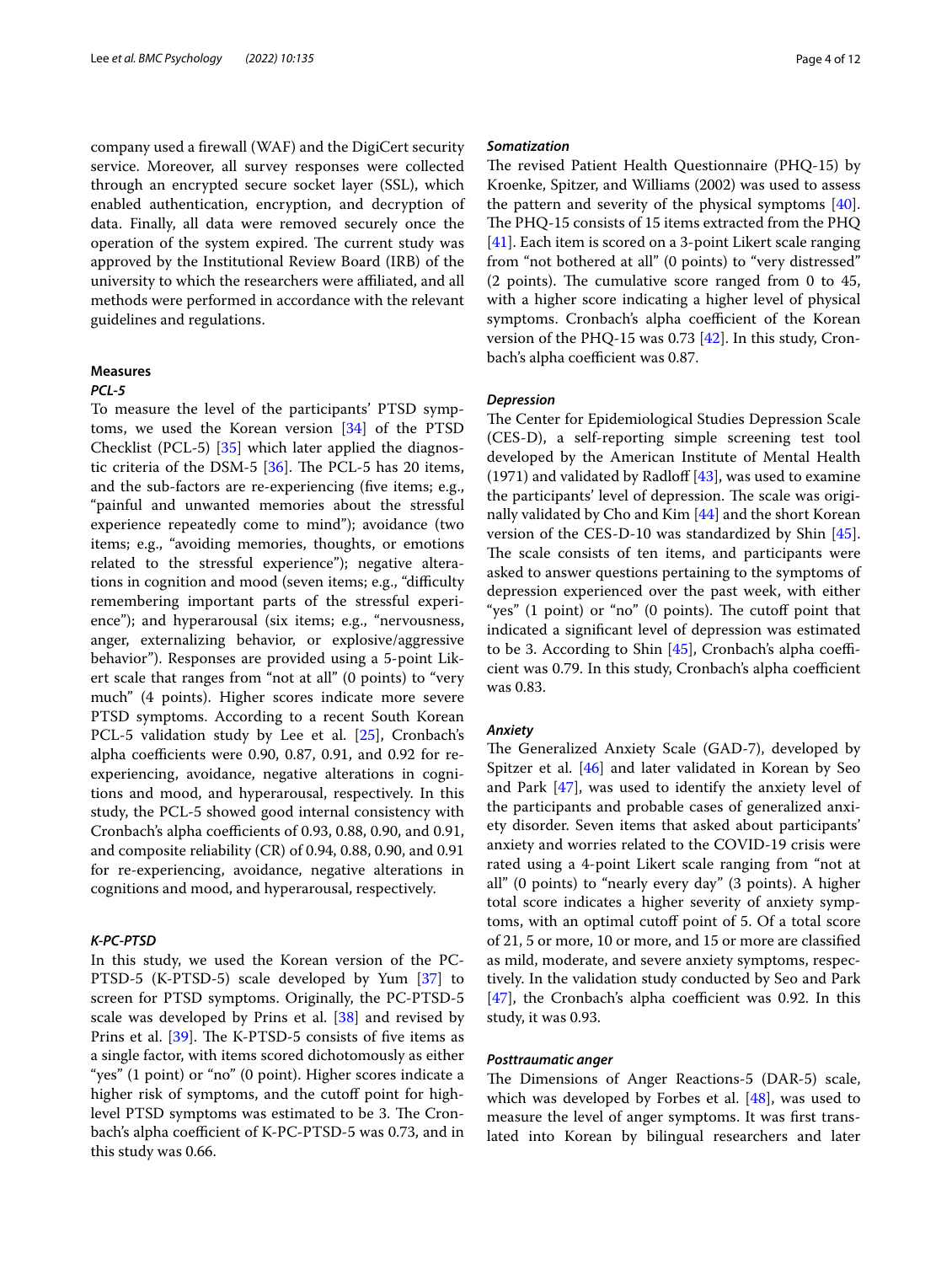back-translated by a professor of counselling and Ph.D. researchers. Discrepancies were noted and discussed until the fnal version was completed. It has fve items: frequency, intensity, duration, aggression, and interference with social relations. On the original scale, participants were asked to respond while recalling their daily lives over the past 4 weeks. However, in this study, participants responded while thinking about the difficulties they experienced in their daily lives during the COVID-19 pandemic to measure individual anger symptoms. The participants responded using a 5-point Likert scale ranging from "none of the time" (1 point) to "all of the time" (5 points). Higher scores refected worse anger symptoms. Cronbach's alpha coefficient for all items of the original DAR-5 was 0.90, indicating a high level of reliability. In this study, Cronbach's alpha coefficient was 0.91.

#### *Negative afect*

The Positive and Negative Affect Schedule (PANAS) scale, which was developed and validated by Hong [[49](#page-11-16)] based on circumstances in Korea, was used. The PANAS is a widely used checklist that refects two subscales containing 11 items of positive afect and 11 items of negative afect. Each item is scored on a 5-point Likert scale ranging from "not at all" (1 point) to "very much" (5 points). As this study aimed to measure the negative afect of citizens during the COVID-19 crisis, 11 items of negative afect were extracted for use. Cronbach's alpha coefficient of the Korean version of the PANAS  $[49]$  $[49]$  was 0.90. In this study, Cronbach's alpha coefficient was 0.93.

#### *Job burnout*

We used the Maslach Burnout Inventory-General Survey (MBI-GS) developed by Schaufeli [\[50](#page-11-17)] to measure job burnout. The original MBI-GS consists of 16 items, including fve items that measure exhaustion, fve items that measure cynicism, and six items that measure professional efficacy. A validation study of the South Korean version [\[51](#page-11-18)] that consisted of only 15 items was conducted, and the remaining item was translated and backtranslated by Ph.D.-level researchers. All items are scored on a seven-point scale; higher scores on exhaustion and cynicism and lower scores on professional efficacy indicate a higher level of burnout. In Shin's [[51](#page-11-18)] study, Cronbach's alpha coefficients for exhaustion, cynicism, and professional efficacy were 0.90, 0.81, and 0.86, respectively. In this study, Cronbach's alpha coefficients for exhaustion, cynicism, and professional efficacy were 0.92, 0.90, and 0.92, respectively.

## *Suicidal ideation*

To assess the degree of suicidal ideation, a Korean validation study [\[52\]](#page-11-19) of the Depressive Symptom Inventory-Suicidality Subscale (DSI-SS), a subscale of the Hopelessness Depression Symptom Questionnaire [\[53](#page-11-20)], was used. The items were about the frequency, intensity, controllability, and content of the suicidal thoughts. Each item is rated on a 4-point Likert scale (0–3 points), and the total score ranges from 0 to 12 points. Higher scores are indicative of greater severity of suicidal ideation. Cronbach's alpha coefficient of the Korean version of the DSI-SS was 0.93. In this study, Cronbach's alpha coefficient was 0.95.

## **Data analysis**

Descriptive statistics were used to analyze the participants' characteristics, and a normality test was subsequently conducted to determine if the data followed a normal distribution, followed by item-total correlation analysis. Subsequently, CFA was conducted to evaluate four potential structural models of the K-COVID-PTSD scale based on theoretical and empirical evidence of PTSD. First, a single-factor model, in which all items were loaded onto one general factor, was tested. The DSM-5 four-factor model, which included re-experiencing, avoidance, negative alterations in cognition and mood, and hyperarousal, was tested next. We then examined the third model, a six-factor anhedonia model that consisted of re-experiencing, negative afect, anxious arousal, dysphoric arousal, avoidance, and anhedonia. Finally, we tested a seven-factor model suggested by Armour et al. [\[18\]](#page-10-15), which included re-experiencing, avoidance, negative afect, anhedonia, externalizing behavior, anxious arousal, and dysphoric arousal. A CFA was conducted using maximum likelihood (ML) estimation. Model ft indices were examined using the chisquare test, comparative ft index (CFI), Tucker-Lewis index (TLI), standardized root mean square residual (SRMR), and root mean square error of approximation (RMSEA). 0.90 or higher for the TLI and CFI values is regarded as a satisfactory ft [\[54](#page-11-21)], and lower SRMR values are desirable  $[55]$  $[55]$ . Values of <0.08 are within the acceptable range for RMSEA, and values of  $\leq$  0.06 show a close ft to the data. Additionally, the Akaike information criterion (AIC) and Bayesian information criteria (BIC) indices were used to compare the diferent models [[56,](#page-11-23) [57](#page-11-24)]. Next, the reliability analysis was followed by a Cronbach's alpha analysis. Next, the reliability analysis was followed by a Cronbach's alpha analysis. A Cronbach's alpha value of 0.7 and above is considered to indicate good internal reliability. Additionally, convergent validity was assessed by composite reliability (CR) and average variance extracted (AVE). The acceptable value of CR and AVE is 0.7 and 0.5, respectively  $[58, 59]$  $[58, 59]$  $[58, 59]$ . The discriminant validity through chi-square diference analysis was assessed. The differences larger than 3.84 indicate a significant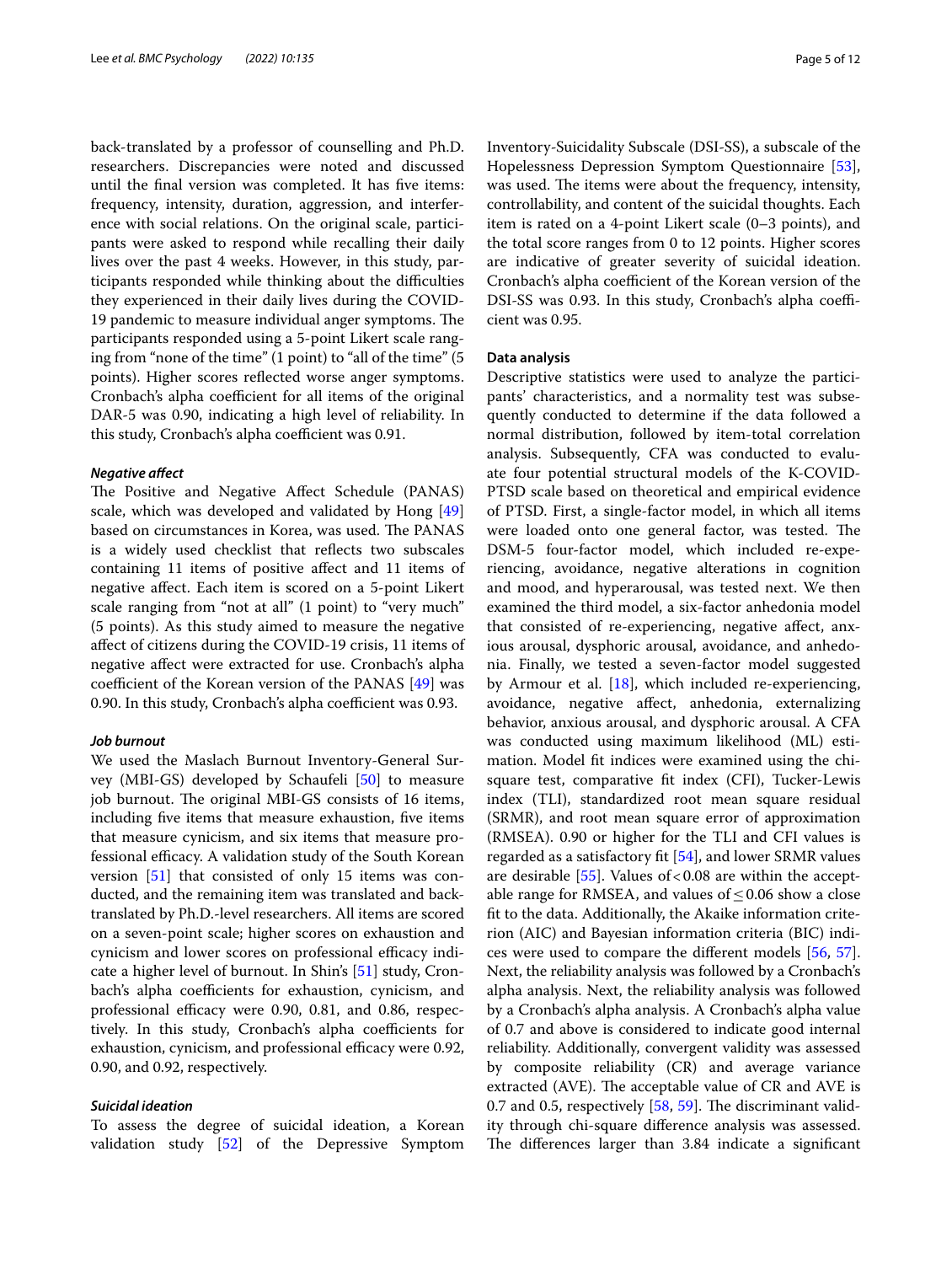level of discriminant validity. Lastly, the concurrent validity of the scale was verifed via Pearson correlations between measures of PTSD, somatization, depression, anxiety, posttraumatic anger, negative afect, job burnout, and suicidal ideation, respectively. The data were statistically analyzed using SPSS 21.0 and Mplus 8.0.

## **Results**

The normality test was performed by calculating the mean, standard deviation, skewness, and kurtosis. The skewness ranged from 314 to 1.371, and the kurtosis ranged from  $-0.956$  to 0.738. The values of both skewness and kurtosis were below the absolute values of skewness ( $\leq$ [2.0]) and kurtosis ( $\leq$ [4.0]) [[60\]](#page-11-27), indicating that the items followed a normal distribution. Also, all items must be properly correlated with the total scale to maintain the scale's homogeneity while utilizing the measurement tool. As indicated in Table [2,](#page-5-0) correlations varied from  $0.621$  to  $0.810$  ( $p < 0.01$ ), which deemed appropriate, indicating a value over 0.50.

In the CFA, the parameters for the measurement model were estimated using the ML method with Mplus 8.0. The fit of each model was evaluated using SRMR, RMSEA, and TLI, which are indices that favor simplicity without being afected by the sample size, and CFI, a goodness-of-ft index that is less sensitive to the sample size and measures the error of the model

<span id="page-5-0"></span>

| <b>Table 2</b> Correlation between total scale and each item |  |
|--------------------------------------------------------------|--|
|--------------------------------------------------------------|--|

| Item           | Correlation |
|----------------|-------------|
| 1              | .784**      |
| $\overline{2}$ | .768**      |
| 3              | $.804**$    |
| $\overline{4}$ | $.810**$    |
| 5              | $.807**$    |
| 6              | .756**      |
| 7              | .735**      |
| 8              | .757**      |
| 9              | .790**      |
| 10             | $.771**$    |
| 11             | $.774**$    |
| 12             | $.621***$   |
| 13             | $.649**$    |
| 14             | .750**      |
| 15             | $.777**$    |
| 16             | $.744**$    |
| 17             | .738**      |
| 18             | .783**      |
| 19             | .729**      |
| 20             | $.670**$    |

(see Table [3\)](#page-6-0). An RMSEA and SRMR of less than 0.08, and a CFI and TLI of 0.90 or more are considered to be adequate model fits. The CFA revealed that the value of the one-factor model was  $4866.417$  ( $df=170$ , *p* < 0.001; CFI=0.818, TLI=0.796, RMSEA=0.139, and  $SRMR = 0.066$ ), indicating that the model was inadequate. The CFA of the DSM four-factor model presented a value of  $2678.033$   $(df=164, p<0.001);$  $CFI = 0.902$ ,  $TLI = 0.887$ ,  $RMSEA = 0.103$ ), indicating that this model was also inadequate. The six-factor model showed adequate CFI, TLI, and SRMR values of 0.902, 0.925, and 0.035, respectively, but inadequate RMSEA value of 0.084. However, the value of the seven-factor model was 1425.445 (*df*=149, *p* < 0.001;  $CFI = 0.950$ ,  $TLI = 0.937$ ,  $RMSEA = 0.077$ ), indicating adequate to good ft indices. Additionally, the AIC value (63,648.541) for the seven-factor model was lower than that of the one-factor (67,047.512), four-factor (64,871.128), and six-factor models (63,948.969), indicating a better comparative ft. In addition, considering the BIC value, the model with the lowest absolute value of BIC became the optimal model [\[61](#page-11-28)], indicating that the seven-factor model showed the lowest BIC index, with the diference being greater than 10 [[57](#page-11-24)]. On the basis of these considerations, a seven-factor model was selected. Confrmation of the factor loadings revealed that the factor loading of the items was 0.5 or more in all models, which was also appropriate (see Table [3\)](#page-6-0).

The items of each model of K-COVID-related-PTSD exhibited high internal reliability (see Table [4](#page-7-0)). The Cronbach's alphas for the subscales were all good and adequate, considering the single-factor model (Cronbach's  $\alpha$  = 0.965), the DSM-5 four-factor model (Cronbach's  $\alpha$  = 0.881–0.939), and the seven-factor model (Cronbach's  $\alpha = 0.793 - 0.939$ . In addition, the correlations between the subscales of the selected seven-factor model fell within the recommended level, ranging from 0.524 to 0.792 [\[62](#page-11-29)]. Overall, this refected the independence and multidimensionality of each subscale. Additionally, the AVE and CR were checked to verify the convergent validity of the seven-factor model, which was found to be the most suitable for the factor structure of K-COVIDrelated-PTSD. The results showed that the CR values were all higher than the AVE values, with values higher than 0.7, indicating good convergent validity of the scale [[58,](#page-11-25) [63](#page-11-30)].

As a result of conducting a chi-square diference test to confrm discriminant validity, the diference between all sub-factors of K-COVID-related-PTSD showed a value much higher than the 3.84 threshold, indicating each subscale acting as a distinct concept (see Table [5](#page-8-0)). Overall, these refect the independence and multidimensionality of each subscale.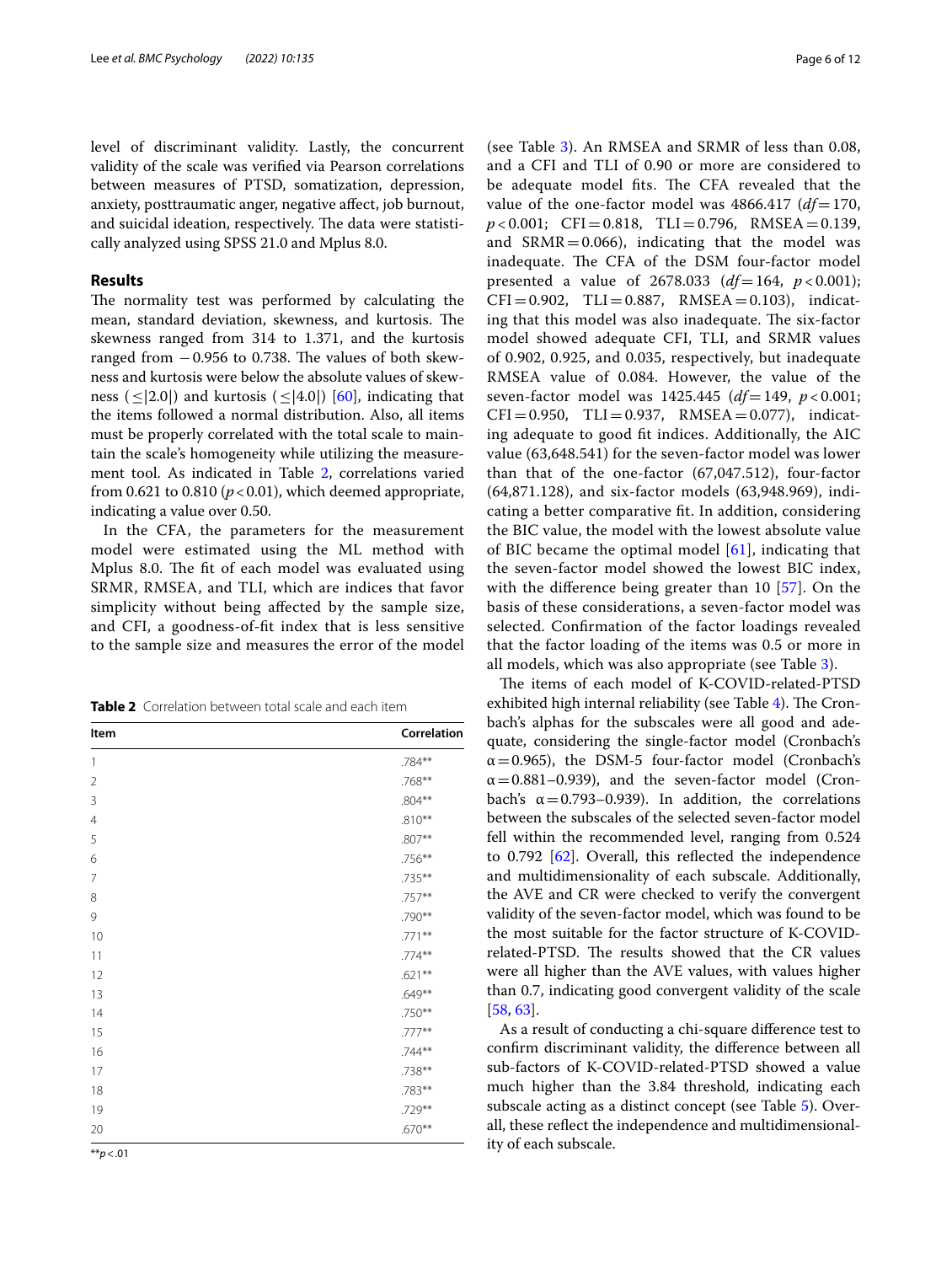| K-COVID-<br>related-PTSD<br>items                                                                 | Single-factor model |                          | DSM-5 four-factor model |                   |                | Six-factor anhedonia model | Seven-factor model |                       |  |
|---------------------------------------------------------------------------------------------------|---------------------|--------------------------|-------------------------|-------------------|----------------|----------------------------|--------------------|-----------------------|--|
|                                                                                                   | Factor              | <b>Factor</b><br>loading | Factor                  | Factor<br>Loading | <b>Factor</b>  | Factor<br>loading          | Factor             | <b>Factor Loading</b> |  |
| 1. Disturbing<br>memories of<br>the experience                                                    | $\mathbf{1}$        | 0.823                    | $\mathbf{1}$            | 0.867             | $\mathbf{1}$   | 0.868                      | $\mathbf{1}$       | 0.867                 |  |
| 2. Disturbing<br>dreams of the<br>experience                                                      | 1                   | 0.809                    | $\mathbf{1}$            | 0.860             | 1              | 0.863                      | 1                  | 0.863                 |  |
| 3. Suddenly<br>feeling as if<br>the stressful<br>experience<br>was actually<br>happening<br>again | 1                   | 0.845                    | $\mathbf{1}$            | 0.900             | 1              | 0.901                      | 1                  | 0.902                 |  |
| 4. Upset when 1<br>reminded<br>of stressful<br>experience                                         |                     | 0.842                    | $\mathbf{1}$            | 0.869             | 1              | 0.867                      | 1                  | 0.866                 |  |
| 5. Physical<br>reactions to<br>reminders of<br>the experience                                     | $\mathbf{1}$        | 0.841                    | $\mathbf{1}$            | 0.863             | 1              | 0.863                      | 1                  | 0.863                 |  |
| 6. Avoiding<br>memories,<br>thoughts, or<br>feelings related<br>to experience                     | $\mathbf{1}$        | 0.788                    | $\overline{2}$          | 0.905             | $\overline{2}$ | 0.903                      | $\overline{2}$     | 0.904                 |  |
| 7. Avoid-<br>ing external<br>reminders of<br>the stressful<br>experience                          | $\mathbf{1}$        | 0.765                    | $\overline{2}$          | 0.869             | $\overline{2}$ | 0.871                      | $\overline{2}$     | 0.870                 |  |
| 8. Trouble<br>remembering<br>the experience                                                       | $\mathbf{1}$        | 0.785                    | 3                       | 0.773             | 3              | 0.799                      | 3                  | 0.799                 |  |
| 9. Negative<br>beliefs of self,<br>other people,<br>and the world                                 | $\mathbf{1}$        | 0.809                    | 3                       | 0.820             | 3              | 0.839                      | 3                  | 0.839                 |  |
| 10. Blaming<br>self or others<br>for the experi-<br>ence                                          | $\mathbf{1}$        | 0.794                    | 3                       | 0.802             | 3              | 0.821                      | 3                  | 0.821                 |  |
| 11. Having<br>strong nega-<br>tive feelings<br>such as fear,<br>horror, anger,<br>guilt, or shame | $\mathbf{1}$        | 0.774                    | 3                       | 0.795             | 3              | 0.772                      | 3                  | 0.772                 |  |
| 12. Loss of<br>interest in<br>activities                                                          | $\mathbf{1}$        | 0.601                    | 3                       | 0.649             | $\overline{4}$ | 0.764                      | $\overline{4}$     | 0.768                 |  |
| 13. Feeling<br>distant or cut-<br>off from other<br>people                                        | $\mathbf{1}$        | 0.627                    | 3                       | 0.679             | $\overline{4}$ | 0.819                      | 4                  | 0.822                 |  |
| 14. Trouble<br>experiencing<br>positive feel-<br>ings                                             | 1                   | 0.732                    | 3                       | 0.775             | 4              | 0.870                      | 4                  | 0.866                 |  |

# <span id="page-6-0"></span>**Table 3** Confrmatory factor analysis factor models of the Korean version of the COVID-related-PTSD (K-COVID-related-PTSD)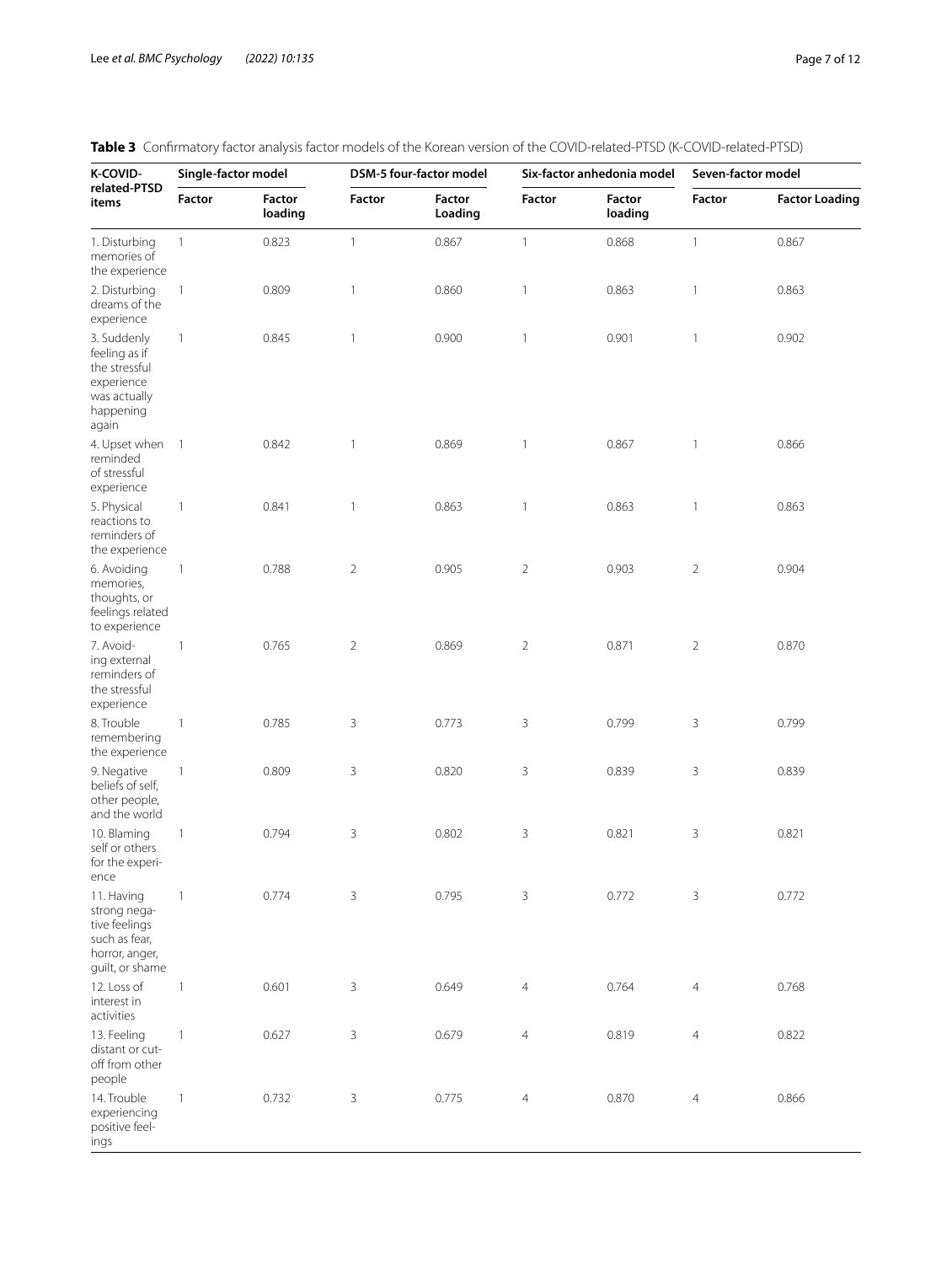| K-COVID-                                                                           | Single-factor model |                          | <b>DSM-5 four-factor model</b> |                          | Six-factor anhedonia model |                          | Seven-factor model |                       |
|------------------------------------------------------------------------------------|---------------------|--------------------------|--------------------------------|--------------------------|----------------------------|--------------------------|--------------------|-----------------------|
| related-PTSD<br>items                                                              | <b>Factor</b>       | <b>Factor</b><br>loading | <b>Factor</b>                  | <b>Factor</b><br>Loading | <b>Factor</b>              | <b>Factor</b><br>loading | <b>Factor</b>      | <b>Factor Loading</b> |
| 15. Irritabil-<br>ity, angry<br>outbursts, or<br>acting aggres-<br>sively          | $\mathbf{1}$        | 0.774                    | $\overline{4}$                 | 0.841                    | 6                          | 0.843                    | 5                  | 0.890                 |
| 16. Taking too<br>many risks or<br>doing things<br>that could<br>cause you<br>harm | $\overline{1}$      | 0.756                    | $\overline{4}$                 | 0.804                    | 6                          | 0.797                    | 5                  | 0.861                 |
| 17. Being<br>superalert,<br>watchful, or on<br>quard                               | $\mathbf{1}$        | 0.735                    | $\overline{4}$                 | 0.809                    | 5                          | 0.837                    | 6                  | 0.834                 |
| 18. Feeling<br>jumpy or easily<br>started                                          | $\overline{1}$      | 0.781                    | 4                              | 0.854                    | 5                          | 0.888                    | 6                  | 0.892                 |
| 19. Having<br>difficulty con-<br>centrating                                        | $\overline{1}$      | 0.714                    | 4                              | 0.792                    | 6                          | 0.796                    | 7                  | 0.860                 |
| 20. Trouble fall- 1<br>ing or staying<br>asleep                                    |                     | 0.661                    | 4                              | 0.705                    | 6                          | 0.711                    | 7                  | 0.766                 |
| $\chi^2$ (df)                                                                      | 4866.417 (170)      |                          | 2678.033 (164)                 |                          | 1737.874 (155)             |                          | 1425.445 (149)     |                       |
| CFI                                                                                | 0.818               |                          | 0.902                          |                          | 0.939                      |                          | 0.950              |                       |
| TLI                                                                                | 0.796               |                          | 0.887                          |                          | 0.925                      |                          | 0.937              |                       |
| SRMR                                                                               | 0.066               |                          | 0.049                          |                          | 0.035                      |                          | 0.033              |                       |
| RMSEA                                                                              | 0.139               |                          | 0.103                          |                          | 0.084                      |                          | 0.077              |                       |
| <b>AIC</b>                                                                         | 67,047.512          |                          | 64,871.128                     |                          | 63,948.969                 |                          | 63,648.541         |                       |
| <b>BIC</b>                                                                         | 67,363.605          |                          | 65,218.831                     |                          | 64,344.086                 |                          | 64,075.267         |                       |

## **Table 3** (continued)

*CFI* comparative ft index, *TLI* Tucker–Lewis ft index, *SRMR* standardized root mean residual, *RMSEA* root mean square error of approximation, *AIC* akaike information criteria

<span id="page-7-0"></span>

|  | Table 4 Internal reliabilities, convergent validity, and correlations between subscales of K-COVID-related-PTSD (N = 1434) |  |  |  |  |  |
|--|----------------------------------------------------------------------------------------------------------------------------|--|--|--|--|--|
|--|----------------------------------------------------------------------------------------------------------------------------|--|--|--|--|--|

|                        | Re-experiencing | Avoidance | <b>Negative affect</b>   | Anhedonia | <b>Externalizing</b><br><b>behaviors</b> | Anxious arousal | <b>Dysphoric</b><br>arousal |
|------------------------|-----------------|-----------|--------------------------|-----------|------------------------------------------|-----------------|-----------------------------|
| <b>AVE</b>             | .706            | .787      | .653                     | .672      | .767                                     | .767            | .663                        |
| <b>CR</b>              | .935            | .881      | .881                     | .881      | .868                                     | .854            | .797                        |
| $\alpha$               | .939            | .881      | .880                     | .863      | .865                                     | .853            | .793                        |
| Full scale             | $.910***$       | $.819***$ | .931**                   | $.800**$  | $.836***$                                | $.843**$        | $.804***$                   |
| Re-experiencing        | -               | .792**    | $.846**$                 | $.592**$  | .705**                                   | .687**          | $.620**$                    |
| Avoidance              |                 | $\equiv$  | $.770**$                 | $.524***$ | .586**                                   | $.616***$       | .557**                      |
| Negative affect        |                 |           | $\overline{\phantom{0}}$ | $.685***$ | .739**                                   | $.723**$        | $.687**$                    |
| Anhedonia              |                 |           |                          |           | $.656***$                                | $.662***$       | $.696***$                   |
| Externalizing behavior |                 |           |                          |           | $\qquad \qquad$                          | $.764***$       | $.659**$                    |
| Anxious arousal        |                 |           |                          |           |                                          | -               | $.726***$                   |
| Dysphoric arousal      |                 |           |                          |           |                                          |                 | -                           |

\*\**p*<.01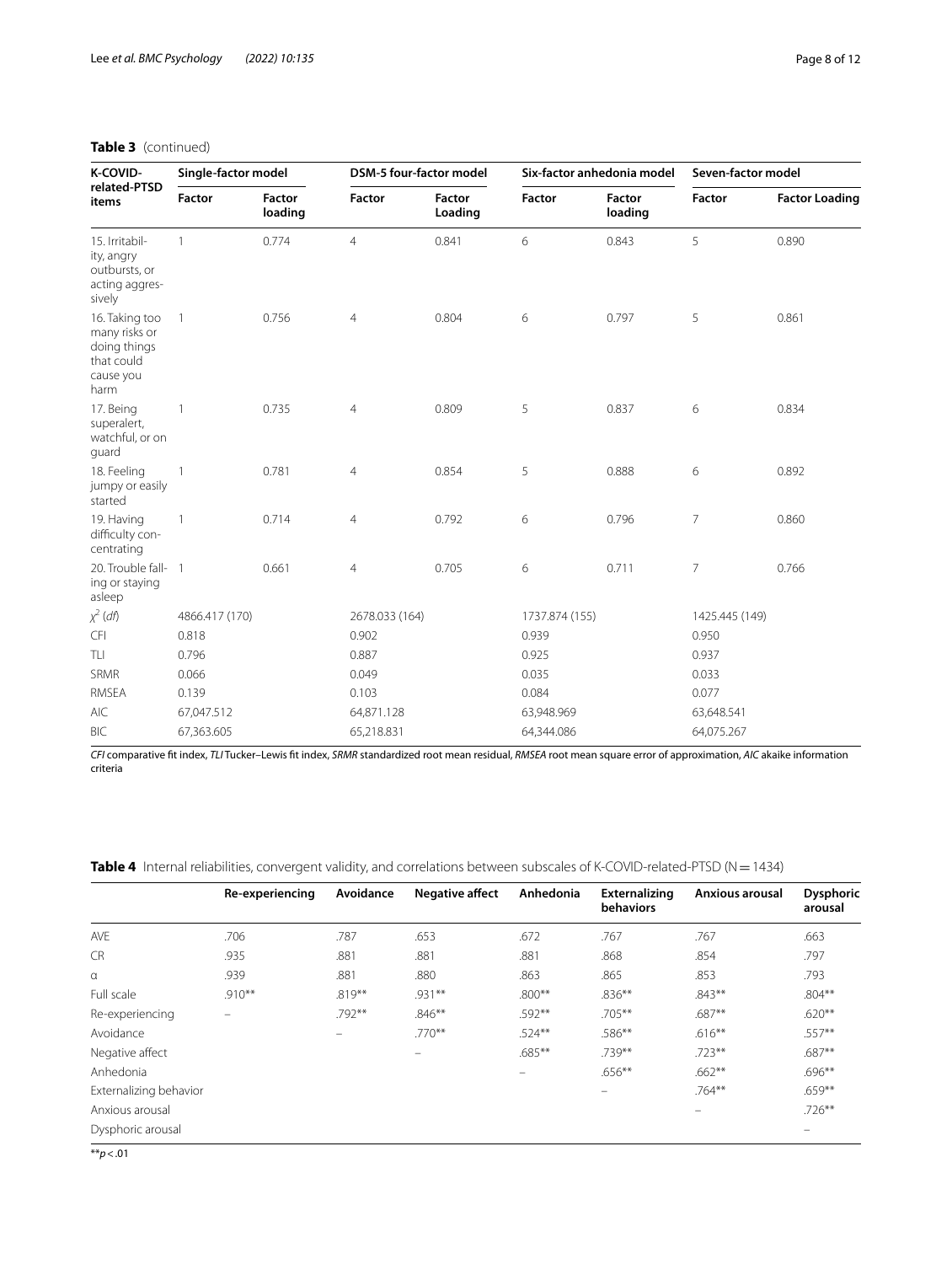|                           |          |         | 3       | 4       |         | 6                       |  |
|---------------------------|----------|---------|---------|---------|---------|-------------------------|--|
| 1. Re-experiencing        |          |         |         |         |         |                         |  |
| 2. Avoidance              | 338.185  | -       |         |         |         |                         |  |
| 3. Negative affect        | 252.506  | 267.539 | -       |         |         |                         |  |
| 4. Anhedonia              | 1137.851 | 903.037 | 570.846 |         |         |                         |  |
| 5. Externalizing behavior | 511.547  | 693.729 | 332.869 | 473.956 |         |                         |  |
| 6. Anxious arousal        | 495.541  | 537.68  | 321.763 | 391.117 | 136.897 | $\qquad \qquad \  \, -$ |  |
| 7. Dysphoric arousal      | 375.941  | 411.737 | 223.644 | 154.873 | 238.279 | 93.699                  |  |
|                           |          |         |         |         |         |                         |  |

<span id="page-8-0"></span>**Table 5** Discriminant validity via chi-square difference test  $(N = 1434)$ 

The significant correlations were found between K-COVID-related-PTSD and other related variables, as well as the CI value of each correlation. Regarding the efect size, the value fell between 0.103 and 0.408, interpreted as small to moderate level. As presented in Table  $6$ , The K-COVID-related-PTSD and its subscales displayed a strong positive correlation with PTSD symptoms, somatization, depression, anxiety, and anger. Additionally, the full scale and its subscales displayed a comparatively low positive correlation with negative afect, job burnout, and suicidal ideation.

## **Discussion**

The outbreak of the COVID-19 pandemic worldwide was a traumatic event that challenged individuals' physical and mental health, highlighting the importance of managing disorders such as PTSD. The aim of this study was to examine the psychometric properties of the PCL-5 scale, which investigates PTSD symptomology, in the

context of the COVID-19 pandemic in South Korea. The results revealed that the seven-factor COVID-related-PTSD scale exhibited superior ft indices with good internal reliability, good convergent and discriminant validity, and concurrent validity, thereby demonstrating that it is psychometrically sound and culturally relevant.

The results of this study supported the seven-factor model by comparing it with the single-factor, four-factor, and six-factor models in the context of COVID-19. Equivalent factor models were extracted in Italy and China during the COVID-19 outbreak [[12](#page-10-11), [64](#page-11-31)]. However, based on studies on the use of the PCL-5 in relation to various kinds of traumatic events such as transportation accidents, exposure to war, fnancial crises, and bereaved experiences, varying factor solutions were yielded. Other studies with individuals who were injured in car and motor vehicle accidents [\[23](#page-10-20), [65](#page-11-32)] and individuals who were exposed to lifetime traumatic events [[20–](#page-10-17)[22\]](#page-10-19) found the four-factor model to be the best ft. A South Korean

<span id="page-8-1"></span>

| <b>Table 6</b> Correlations coefficients between the full scale/subscales and other variables ( $N = 1434$ ) |  |  |  |  |
|--------------------------------------------------------------------------------------------------------------|--|--|--|--|
|                                                                                                              |  |  |  |  |

| Variable        | <b>Total score</b><br>(CI) | Intrusion (CI)  | Avoidance<br>(CI) | <b>Negative</b><br>mood (CI) | Anhedonia<br>(Cl) | Externalizing<br>behavior (CI) | <b>Anxious</b><br>arousal (CI) | <b>Dysphoric</b><br>arousal<br>(Cl) |
|-----------------|----------------------------|-----------------|-------------------|------------------------------|-------------------|--------------------------------|--------------------------------|-------------------------------------|
| <b>PTSD</b>     | 0.542                      | 0.504           | 0.453             | 0.485                        | 0.457             | 0.388                          | 0.483                          | 0.432                               |
|                 | $(.504 - .578)$            | $(.464 - .542)$ | $(.411 - .493)$   | $(.444-.524)$                | $(.415 - .497)$   | $(.343 - .431)$                | $(.442 - .522)$                | $(.389 - .473)$                     |
| Somatization    | 0.556                      | 0.478           | 0.424             | 0.494                        | 0.474(            | 0.424                          | 0.508                          | 0.541                               |
|                 | $(.519-.591)$              | $(.437 - .517)$ | $(.381 - .466)$   | $(.454 - .532)$              | $(.433 - .513)$   | $(.381 - .466)$                | $(.469-.545)$                  | $(.503 - .577)$                     |
| Depression      | 0.630                      | 0.555           | 0.453             | 0.554                        | 0.536             | 0.548                          | 0.552                          | 0.585                               |
|                 | $(.598 - .660)$            | $(.518 - .590)$ | $(.411 - .493)$   | $(.517 - .589)$              | $(.498 - .572)$   | $(.511 - .583)$                | $(.515-.587)$                  | $(.550 - .618)$                     |
| Anxiety         | 0.639                      | 0.566           | 0.502             | 0.573                        | 0.514             | 0.537                          | 0.572                          | 0.567                               |
|                 | $(.607 - .669)$            | $(.530 - .600)$ | $(.462 - .540)$   | $(.537 - .607)$              | $(.475-.551)$     | $(.499-.573)$                  | $(.536 - .606)$                | $(.531 - .601)$                     |
| Posttraumatic   | 0.635                      | 0.537           | 0.452             | 0.580                        | 0.529             | 0.625                          | 0.569                          | 0.541                               |
| anger           | $(.603 - .665)$            | $(.499-.573)$   | $(.410 - .492)$   | $(.545 - .613)$              | $(.491 - .565)$   | $(.592 - .656)$                | $(.533 - .603)$                | $(.503 - .577)$                     |
| Negative affect | 0.490                      | 0.398           | 0.392             | 0.436                        | 0.471             | 0.374                          | 0.432                          | 0.451                               |
|                 | $(.450 - .528)$            | $(.354 - .441)$ | $(.347 - .435)$   | $(.393 - .477)$              | $(.430 - .510)$   | $(.329 - .418)$                | $(.389 - .473)$                | $(.409-.491)$                       |
| Job burnout     | 0.420                      | 0.333           | 0.321             | 0.359                        | 0.423             | 0.328                          | 0.361                          | 0.417                               |
|                 | $(.376 - .462)$            | $(.286 - .378)$ | $(.274 - .367)$   | $(.313 - .403)$              | (.380–.465)       | $(.281 - .373)$                | $(.315 - .405)$                | $(.373 - .459)$                     |
| Suicidal idea-  | 0.490                      | 0.464           | 0.365             | 0.451                        | 0.391             | 0.453                          | 0.406                          | 0.372                               |
| tion            | $(.450 - .528)$            | $(.422-.504)$   | $(.319 - .409)$   | $(.409-.491)$                | $(.346 - .434)$   | $(.411 - .493)$                | $(.362 - .448)$                | $(.327 - .416)$                     |

*CI* confdence interval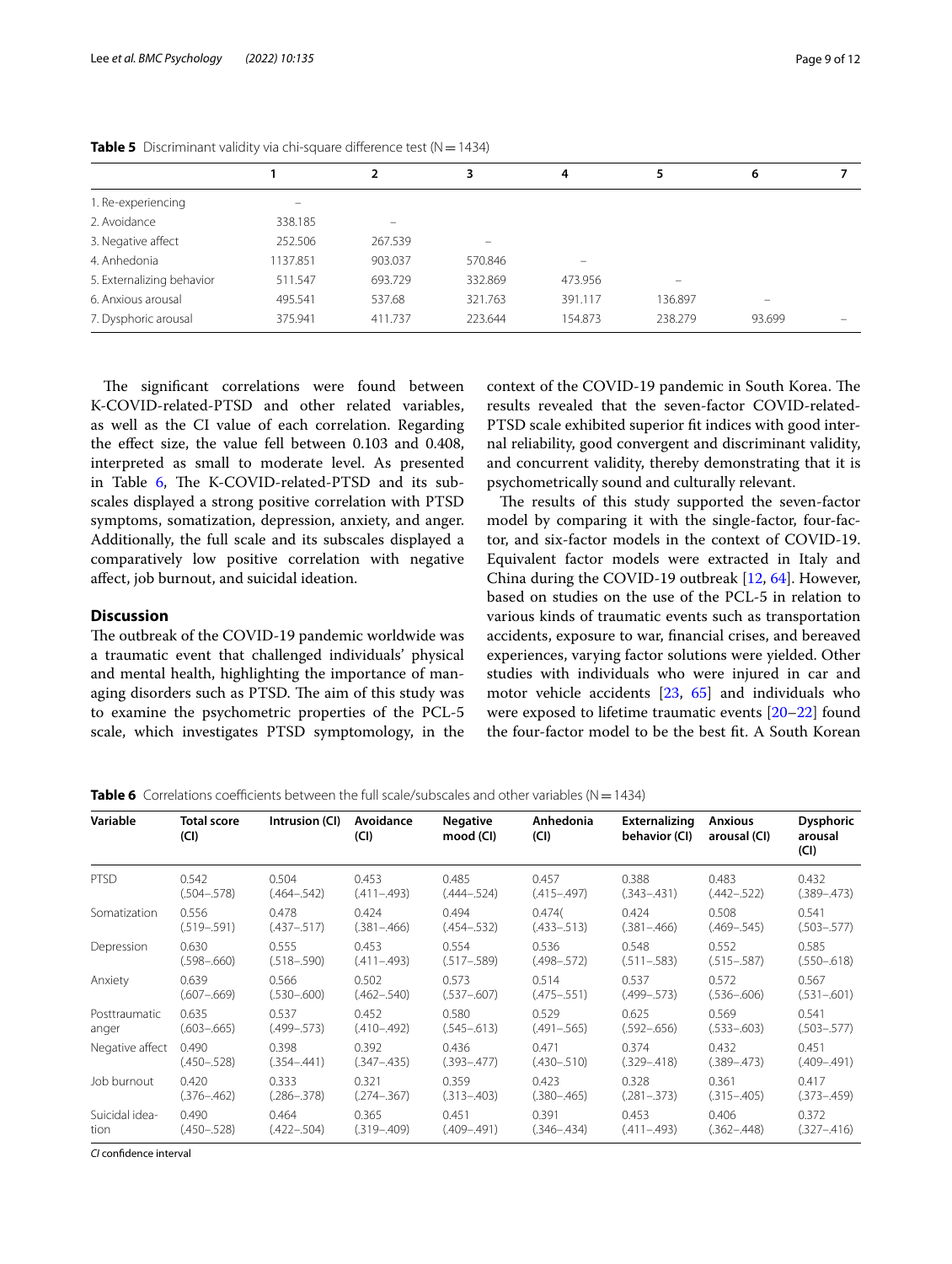study on PCL-5 with Korean veterans of the Vietnam War supported a one-factor model [\[24](#page-10-22)]. However, it is difficult to generalize the results because of the specifcity of the study sample. Recently, a study conducted with the South Korean national survey data supported a seven-factor model, which is in line with the results of the present study even though the type of traumatic event difered [\[25](#page-10-23)]. Moreover, many recent PCL-5 studies have shown that PTSD symptoms can be further subdivided into six- or seven-factor models [[13](#page-10-12)[–16](#page-10-13)]. Considering the previous results of both the original PCL-5 scale and pandemic-specifc scale, the results of the present study appear to be reasonable. Furthermore, K-COVIDrelated-PTSD demonstrated good convergent and discriminant validity. As suggested by Ashbaugh et al. [\[13](#page-10-12)], the seven-factor model best describes and covers all the PTSD symptoms with each subscale independently measuring according to the targeted content.

The concurrent validity of the K-COVID-related-PTSD was satisfactory in that all of the variables (PTSD, somatization, depression, anxiety, traumatic anger, negative afect, job burnout, and suicidal ideation) were positively correlated with the complete scale as well as all seven subscales. This result is consistent with the previous validation studies of the PCL-5, which illustrated that negative psychological variables were closely related to and coexisted with PTSD symptoms [\[12](#page-10-11), [22](#page-10-19), [66,](#page-11-33) [67\]](#page-11-34). Moreover, previous studies have found that variables such as job burnout and suicidal ideation are closely related to pandemic-induced PTSD symptoms [[68,](#page-11-35) [69](#page-11-36)], which is consistent with the present study.

The present study has several limitations that should be considered. First, it relied on a single self-report measure. To overcome this limitation, additional assessment methods, such as structured interviews or observational measures, are recommended to ensure the validity of the data. Second, despite the large sample size, the cross-sectional nature of the study limited the inference of causal relationships between variables. Therefore, longitudinal research that considers diferent pandemic-related contexts, such as the vaccination rate, social distancing rate, and severity of the pandemic, would serve to further validate the scale. Third, as the study utilized a nonclinical sample, future studies with clinical samples diagnosed with psychopathologies should be replicated to improve the validity of the study. If possible, cross-cultural studies would lead to a broader understanding of this scale.

Despite these limitations, the fndings in this study appear to be critical in establishing efective therapeutic approaches during and after similar disastrous situations. Such unexpected pandemic outbreaks can cause devastating psychological outcomes at the individual and community level. Therefore, further use of the tool to

understand the predictors in the context of pandemics is recommended.

## **Conclusions**

To our knowledge, the present study is the frst to translate and evaluate the psychometric properties of COVID-related-PTSD in South Korea, considering the COVID-19 pandemic as a traumatic event. The results showed that the K-COVID-related-PTSD is a valid and reliable instrument for screening PTSD symptoms during the COVID-19 pandemic. The COVID-19 pandemic has been estimated to not be an isolated event but a calamitous event that bears a high possibility of reoccurring even after resolution. Therefore, measuring the consequences of a pandemic could be useful in preparing for similar future situations. Another key strength of the present study is that it used a nationwide sample, which can be interpreted as being more representative of the South Korean population. Future studies should not only confrm the results of the present study but also examine other facets of mental health and trauma within the context of the pandemic.

#### **Abbreviations**

AIC: Akaike information criterion; AVE: Average variance extracted; BIC: Bayesian information criteria; CES-D: Center for Epidemiological Studies Depression Scale; CFA: Confrmatory factor analysis; CFI: Comparative ft index; CI: Confdence interval; CR: Composite reliability; DAR: Dimensions of Anger Reactions; DSI-SS: Depressive symptom inventory-suicidality subscale; DSM-5: Diagnostic and Statistical Manual of Mental Disorders, Fifth Edition; EFA: Exploratory factor analysis; GAD: Generalized Anxiety Scale; IRB: Institutional Review Board; MBI-GS: Maslach Burnout Inventory-General Survey; ML: Maximum likelihood; PANAS: Positive and Negative Afect Schedule; PHQ: Patient Health Questionnaire; RMSEA: Root mean square error of approximation; SRMR: Standardized root mean square residual; SSL: Secure socket layer; TLI: Tucker Lewis index.

# **Acknowledgements**

Not applicable.

#### **Author contributions**

DHL contributed to the research conception, design, and process. He is responsible for the survey design and development, data collection, statistical analysis consultation, and research funding. The frst draft of the manuscript was written by HJL and YJK, and the draft has been thoroughly revised by DHL. All authors commented on previous versions of the manuscript. All authors read and approved the fnal manuscript.

#### **Funding**

This study was supported by the National Research Foundation of Korea (Award No.: 2021S1A3A2A02089682).

#### **Availability of data and materials**

The datasets used and/or analyzed during the current study are not publicly available due to the datasets currently being used for ongoing research, but are available from the corresponding author upon reasonable request.

#### **Declarations**

#### **Ethics approval and consent to participate**

Approval was obtained from the Institutional Review Board (protocol no. SKKU 2020-05-005) of Sungkyunkwan University. All methods throughout the study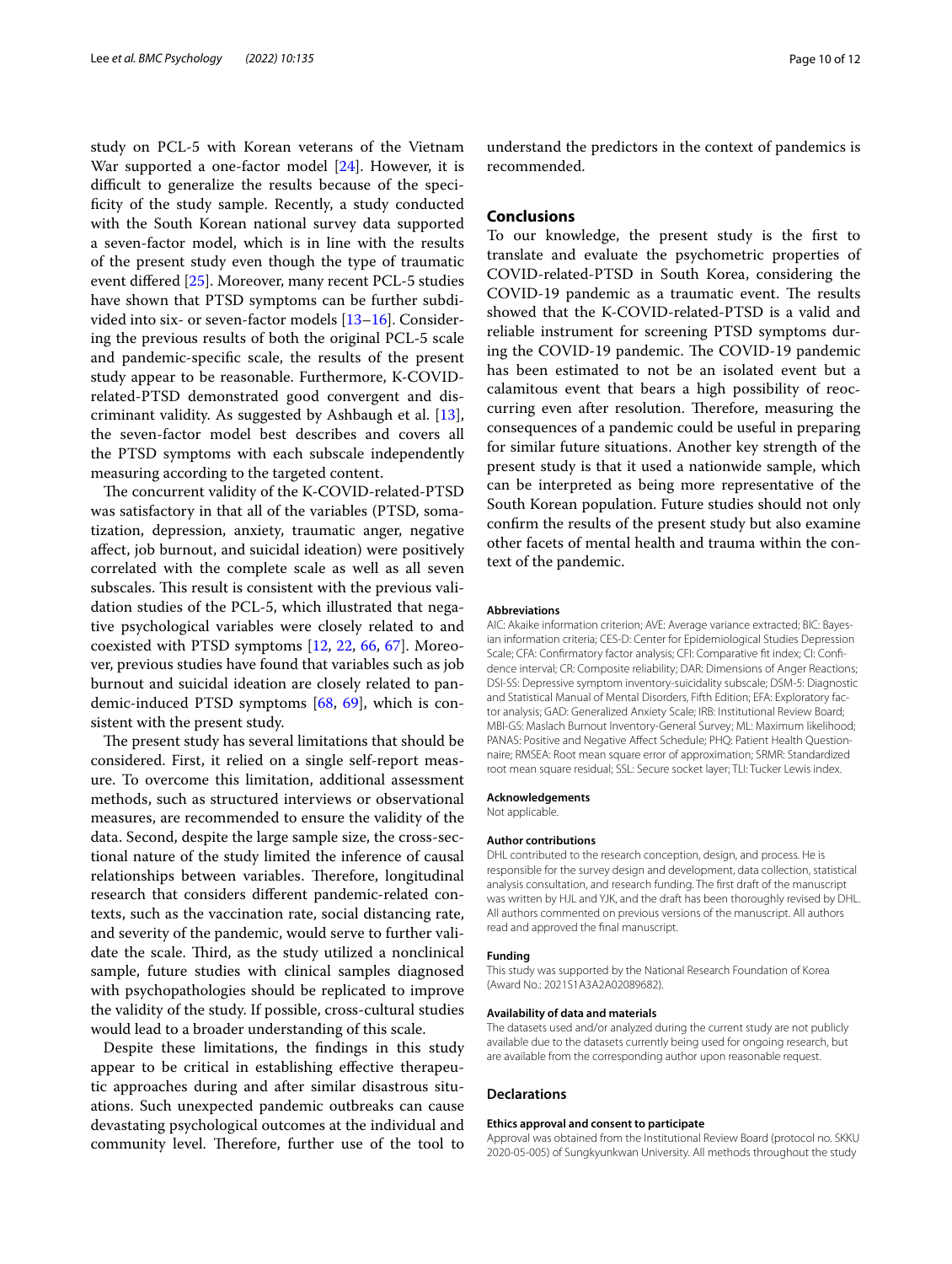were performed in accordance with the relevant guidelines and regulations. Informed consent was obtained from all participants prior to their enrollment in the study.

#### **Consent for publication**

In the present study, the authors affirm that human research participants provided informed consent for the publication of the study.

#### **Competing interests**

The authors declare that they have no potential conficts of interest with respect to the research, authorship, and/or publication of this article.

Received: 26 January 2022 Accepted: 18 May 2022<br>Published online: 25 May 2022

#### **References**

- <span id="page-10-0"></span>1. Alonzi S, La Torre A, Silverstein MW. The psychological impact of preexisting mental and physical health conditions during the COVID-19 pandemic. Psychol Trauma Theory Res Pract Policy. 2020;12(S1):S236. [https://](https://doi.org/10.1037/tra0000840) [doi.org/10.1037/tra0000840.](https://doi.org/10.1037/tra0000840)
- <span id="page-10-1"></span>2. COVID TG. Psychological impacts and post-traumatic stress disorder among people under COVID-19 quarantine and isolation: a global survey. Int J Environ Res Public Health. 2021;18(11):5719. [https://doi.org/10.3390/](https://doi.org/10.3390/ijerph18115719) [ijerph18115719](https://doi.org/10.3390/ijerph18115719).
- <span id="page-10-2"></span>3. Hetkamp M, Schweda A, Bäuerle A, Weismüller B, Kohler H, Musche V, Skoda EM. Sleep disturbances, fear, and generalized anxiety during the COVID-19 shut down phase in Germany: relation to infection rates, deaths, and German stock index DAX. Sleep Med. 2020;75:350–3. [https://](https://doi.org/10.1016/j.sleep.2020.08.033) [doi.org/10.1016/j.sleep.2020.08.033.](https://doi.org/10.1016/j.sleep.2020.08.033)
- <span id="page-10-3"></span>4. Brooks SK, Webster RK, Smith LE, Woodland L, Wessely S, Greenberg N, Rubin GJ. The psychological impact of quarantine and how to reduce it: rapid review of the evidence. Lancet. 2020;395(10227):912–20. [https://](https://doi.org/10.1016/S0140-6736(20)30460-8) [doi.org/10.1016/S0140-6736\(20\)30460-8.](https://doi.org/10.1016/S0140-6736(20)30460-8)
- <span id="page-10-4"></span>5. Hawryluck L, Gold WL, Robinson S, Pogorski S, Galea S, Styra R. SARS control and psychological effects of quarantine, Toronto, Canada. Emerg Infect Dis. 2004;10(7):1206.<https://doi.org/10.3201/eid1007.030703>.
- <span id="page-10-5"></span>6. American Psychiatric Association. Diagnostic and statistical manual of mental disorders: DSM-5. United States. 2013.
- <span id="page-10-6"></span>7. Neria Y, Nandi A, Galea S. Post-traumatic stress disorder following disasters: a systematic review. Psychol Med. 2008;38(4):467–80. [https://doi.org/](https://doi.org/10.1017/S0033291707001353) [10.1017/S0033291707001353.](https://doi.org/10.1017/S0033291707001353)
- <span id="page-10-7"></span>8. Luo XW, Cai TS, Gao XP, Chen JD. The investigation of mental state in victims of Wen-chuan Earthquake. Chin J Clin Psychol. 2008;16:571–3.
- <span id="page-10-8"></span>9. Hong X, Currier GW, Zhao X, Jiang Y, Zhou W, Wei J. Posttraumatic stress disorder in convalescent severe acute respiratory syndrome patients: a 4-year follow-up study. Gen Hosp Psychiatry. 2009;31(6):546–54. [https://](https://doi.org/10.1016/j.genhosppsych.2009.06.008) [doi.org/10.1016/j.genhosppsych.2009.06.008](https://doi.org/10.1016/j.genhosppsych.2009.06.008).
- <span id="page-10-9"></span>10. Jalloh MF, Li W, Bunnell RE, Ethier KA, O'Leary A, Hageman KM, Sengeh P, Jalloh MB, Morgan O, Hersey S, Marston BJ, Dafae F, Redd JT. Impact of Ebola experiences and risk perceptions on mental health in Sierra Leone, July 2015. BMJ Glob Health. 2018;3(2): e000471. [https://doi.org/10.1136/](https://doi.org/10.1136/bmjgh-2017-000471) [bmjgh-2017-000471.](https://doi.org/10.1136/bmjgh-2017-000471)
- <span id="page-10-10"></span>11. Park HY, Park WB, Lee SH, Kim JL, Lee JJ, Lee H, Shin HS. Posttraumatic stress disorder and depression of survivors 12 months after the outbreak of Middle East respiratory syndrome in South Korea. BMC Public Health. 2020;20(1):1–9. [https://doi.org/10.1186/s12889-020-08726-1.](https://doi.org/10.1186/s12889-020-08726-1)
- <span id="page-10-11"></span>12. Forte G, Favieri F, Tambelli R, Casagrande M. COVID-19 pandemic in the Italian population: validation of a post-traumatic stress disorder questionnaire and prevalence of PTSD symptomatology. Int J Environ Res Public Health. 2020;17(11):4151. <https://doi.org/10.3390/ijerph17114151>.
- <span id="page-10-12"></span>13. Ashbaugh AR, Houle-Johnson S, Herbert C, El-Hage W, Brunet A. Psychometric validation of the English and French versions of the posttraumatic stress disorder checklist for DSM-5 (PCL-5). PLoS ONE. 2016;11(10): e0161645. <https://doi.org/10.1371/journal.pone.0161645>.
- 14. Bovin MJ, Marx BP, Weathers FW, Gallagher MW, Rodriguez P, Schnurr PP, Keane TM. Psychometric properties of the PTSD checklist for diagnostic and statistical manual of mental disorders–ffth edition (PCL-5) in veterans. Psychol Assess. 2016;28(11):1379. [https://doi.org/10.1037/pas00](https://doi.org/10.1037/pas0000254) [00254.](https://doi.org/10.1037/pas0000254)
- 
- <span id="page-10-21"></span>15. Van Praag DL, Fardzadeh HE, Covic A, Maas AI, von Steinbüchel N. Preliminary validation of the Dutch version of the Posttraumatic stress disorder checklist for DSM-5 (PCL-5) after traumatic brain injury in a civilian population. PLoS ONE. 2020;15(4): e0231857. [https://doi.org/10.1371/](https://doi.org/10.1371/journal.pone.0231857) [journal.pone.0231857](https://doi.org/10.1371/journal.pone.0231857).
- <span id="page-10-13"></span>16. Wortmann JH, Jordan AH, Weathers FW, Resick PA, Dondanville KA, Hall-Clark B, Foa EB, Young-McCaughan S, Yarvis JS, Hembree EA, Mintz J, Litz BT. Psychometric analysis of the PTSD Checklist-5 (PCL-5) among treatment-seeking military service members. Psychol Assess. 2016;28(11):1392. [https://doi.org/10.1037/pas0000260.](https://doi.org/10.1037/pas0000260)
- <span id="page-10-14"></span>17. Liu P, Wang L, Cao C, Wang R, Zhang J, Zhang B, Wu Q, Zhang H, Zhao Z, Fan G, Elhai JD. The underlying dimensions of DSM-5 posttraumatic stress disorder symptoms in an epidemiological sample of Chinese earthquake survivors. J Anxiety Disord. 2014;28(4):345–51. [https://doi.org/10.1016/j.](https://doi.org/10.1016/j.janxdis.2014.03.008) [janxdis.2014.03.008](https://doi.org/10.1016/j.janxdis.2014.03.008).
- <span id="page-10-15"></span>18. Armour C, Tsai J, Durham TA, Charak R, Biehn TL, Elhai JD, Pietrzak RH. Dimensional structure of DSM-5 posttraumatic stress symptoms: support for a hybrid Anhedonia and Externalizing Behaviors model. J Psychiatr Res. 2015;61:106–13.<https://doi.org/10.1016/j.jpsychires.2014.10.012>.
- <span id="page-10-16"></span>19. Grau P, Garnier-Villarreal M, Wetterneck C. An analysis of the latent factor structure of the Posttraumatic Stress Disorder Checklist for DSM-5 (PCL-5) in a PTSD partial hospitalization program. Traumatology. 2019;25(4):269. [https://doi.org/10.1037/trm0000200.](https://doi.org/10.1037/trm0000200)
- <span id="page-10-17"></span>20. Pereira-Lima K, Loureiro SR, Bolsoni LM, Apolinario da Silva TD, Osório FL. Psychometric properties and diagnostic utility of a Brazilian version of the PCL-5 (complete and abbreviated versions). Eur J Psychotraumatol. 2019;10(1):1581020.<https://doi.org/10.1080/20008198.2019.1581020>.
- <span id="page-10-18"></span>21. Krüger-Gottschalk A, Knaevelsrud C, Rau H, Dyer A, Schäfer I, Schellong J, Ehring T. The German version of the Posttraumatic Stress Disorder Checklist for DSM-5 (PCL-5): psychometric properties and diagnostic utility. BMC Psychiatry. 2017;17(1):1–9. [https://doi.org/10.1186/](https://doi.org/10.1186/s12888-017-1541-6) [s12888-017-1541-6.](https://doi.org/10.1186/s12888-017-1541-6)
- <span id="page-10-19"></span>22. Boysan M, Guzel Ozdemir P, Ozdemir O, Selvi Y, Yilmaz E, Kaya N. Psychometric properties of the Turkish version of the PTSD Checklist for Diagnostic and Statistical Manual of Mental Disorders, (PCL-5). Psychiatry Clin Psychopharmacol. 2017;27(3):300–10. [https://doi.org/10.1080/24750](https://doi.org/10.1080/24750573.2017.1342769) [573.2017.1342769.](https://doi.org/10.1080/24750573.2017.1342769)
- <span id="page-10-20"></span>23. Bahari R, Alwi MNM, Ahmad MR. Translation and validation of the Malay posttraumatic stress disorder checklist for DSM-5 (MPLC-5). Malays J Med Health Sci. 2019;15(Suppl 1):15–20.
- <span id="page-10-22"></span>24. Kim JW, Chung HG, Choi JH, So HS, Kang SH, Kim DS, Moon JY, Kim TY. Psychometric properties of the Korean version of the PTSD Checklist-5 in elderly Korean Veterans of the Vietnam War. Anxiety Mood. 2017;13(2):2586. [https://doi.org/10.24986/anxmod.2017.13.2.123.](https://doi.org/10.24986/anxmod.2017.13.2.123)
- <span id="page-10-23"></span>25. Lee D, Gu M, Kwon W, Kim S. A study on reliability and validity of the Korean Version of PCL-5 (posttraumatic stress disorder checklist for DSM-5) for adults. Korean J Couns Psychother. 2020;32(2):559–82. [https://doi.](https://doi.org/10.23844/kjcp.2020.05.32.2.559) [org/10.23844/kjcp.2020.05.32.2.559.](https://doi.org/10.23844/kjcp.2020.05.32.2.559)
- <span id="page-10-24"></span>26. Bryant-Genevier J, Rao CY, Lopes-Cardozo B, Kone A, Rose C, Thomas I, Orquiola D, Lynfeld R, Shah D, Freeman L, Becker S, Byrkit R. Symptoms of depression, anxiety, post-traumatic stress disorder, and suicidal ideation among state, tribal, local, and territorial public health workers during the COVID-19 Pandemic—United States, March–April 2021. Morb Mortal Wkly Rep. 2021;70(26):947. <https://doi.org/10.15585/mmwr.mm7026e1>.
- 27. Chen R, Sun C, Chen JJ, Jen HJ, Kang XL, Kao CC, Chou KR. A large-scale survey on trauma, burnout, and posttraumatic growth among nurses during the COVID-19 pandemic. Int J Ment Health Nurs. 2021;30(1):102– 16. <https://doi.org/10.1111/inm.12796>.
- 28. Li X, Fu P, Fan C, Zhu M, Li M. COVID-19 stress and mental health of students in locked-down colleges. Int J Environ Res Public Health. 2021;18(2):771. <https://doi.org/10.3390/ijerph18020771>.
- 29. Megalakaki O, Kokou-Kpolou CK, Vaudé J, Park S, Iorfa SK, Cénat JM, Derivois D. Does peritraumatic distress predict PTSD, depression and anxiety symptoms during and after COVID-19 lockdown in France? A prospective longitudinal study. J Psychiatr Res. 2021;137:81–8. [https://doi.org/10.](https://doi.org/10.1016/j.jpsychires.2021.02.035) [1016/j.jpsychires.2021.02.035.](https://doi.org/10.1016/j.jpsychires.2021.02.035)
- 30. Mencía-Ripley A, Paulino-Ramírez R, Féliz-Matos L, Ruiz-Matuk CB, Sánchez-Vincitore LV. Psychological responses to the COVID-19 outbreak are related to trust in public institutions: implications for management of emerging infectious diseases. InterAmerican J Med Health. 2021. [https://](https://doi.org/10.31005/iajmh.v4i.164) [doi.org/10.31005/iajmh.v4i.164](https://doi.org/10.31005/iajmh.v4i.164).